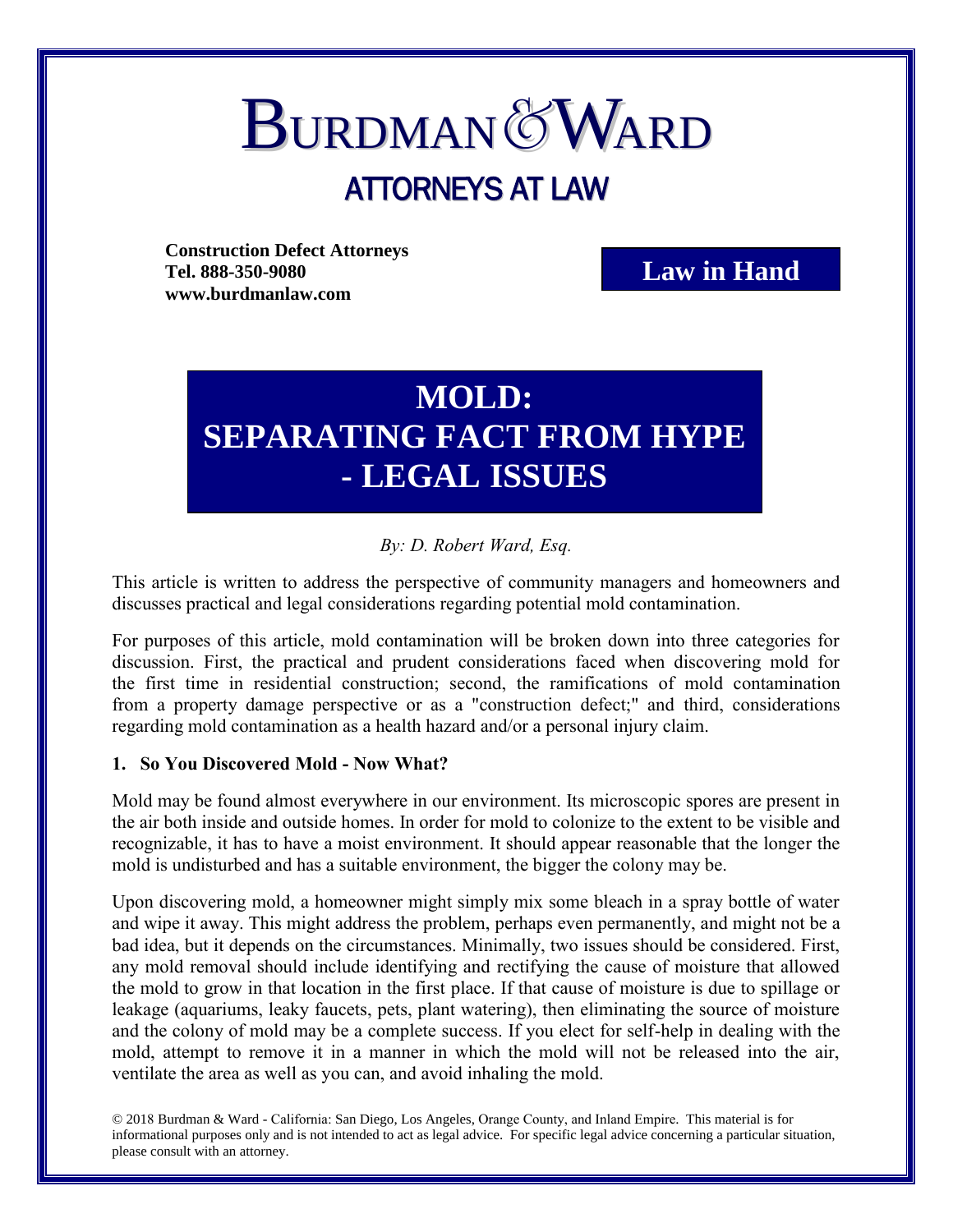Second, a homeowner that has allergies or illness that might be caused or exacerbated by mold spores should not attempt to remove the mold. An attempt to wipe away or kill mold might release thousands of microscopic spores, which can further aggravate the homeowner's adverse reaction. Depending on the circumstances, any number of options can be considered for assistance in mold removal, ranging from removal by another member of the household who did not have a reaction to the mold, to hiring an environmental remediation company.

A note of caution is necessary regarding individuals with suppressed immune systems. These persons can be particularly sensitive to mold, especially the Stachybotris genus of mold, which can be toxic. These persons can include the very young or old, persons with immunity disorders or diseases, or persons on medications which weaken the immune system. Strong precautions should be taken to avoid or minimize exposure to mold by these individuals, and in cases where there is widespread mold discovered or suspected, a licensed, experienced remediation professional should be consulted.

Finally, keep in mind that the mold might not be limited to the surface of the wall where it is most visible. If there is mold in one portion of a damp area, such as the wall, it might also be present and colonized in the dark carpeting, or under the carpeting. If mold is present due to moisture emanating from inside a wall or from under a slab, it may be inside the wall or under the slab. If you decide upon self-help, be thorough, so that your chances for eradication are higher.

#### **2. When is Mold a "Construction Defect?"**

The answer to this question is straightforward. Mold is not really a construction defect at all. However, mold may constitute damage caused *as a result* of a construction defect. This is the case when moisture or water intrusion that provides the suitable environment for the mold is caused by a construction problem, rather than a situation of the homeowner's own making.

There are numerous examples of these types of situations, and a few of these might be helpful to consider. One situation is a slow plumbing leak inside the walls or under the slab of a home. The slow and constant release of moisture over a long period of time provides a perfect medium for mold, and the colony may grow large without being visible. The manifestation of mold on the outside of the wall may indicate a massive amount of mold inside the wall. In this type of case, self-help might be futile. Even if a plumber repairs the leak and the area dries up, the mold will potentially become airborne, and may cause health problems for the residents.

Where mold damage exists due to improper or defective construction conditions which resulted in water intrusion, there is strong legal support for recovery. Under the California Civil Code and case law, the cost for remediation and elimination of the mold infestation and repair of the defective construction condition which caused water intrusion or dampness are recoverable as damages.

© 2018 Burdman & Ward - California: San Diego, Orange County, Los Angeles, & Inland Empire. This material is for informational purposes only and is not intended to act as legal advice. For specific legal advice concerning a particular situation, please consult with an attorney.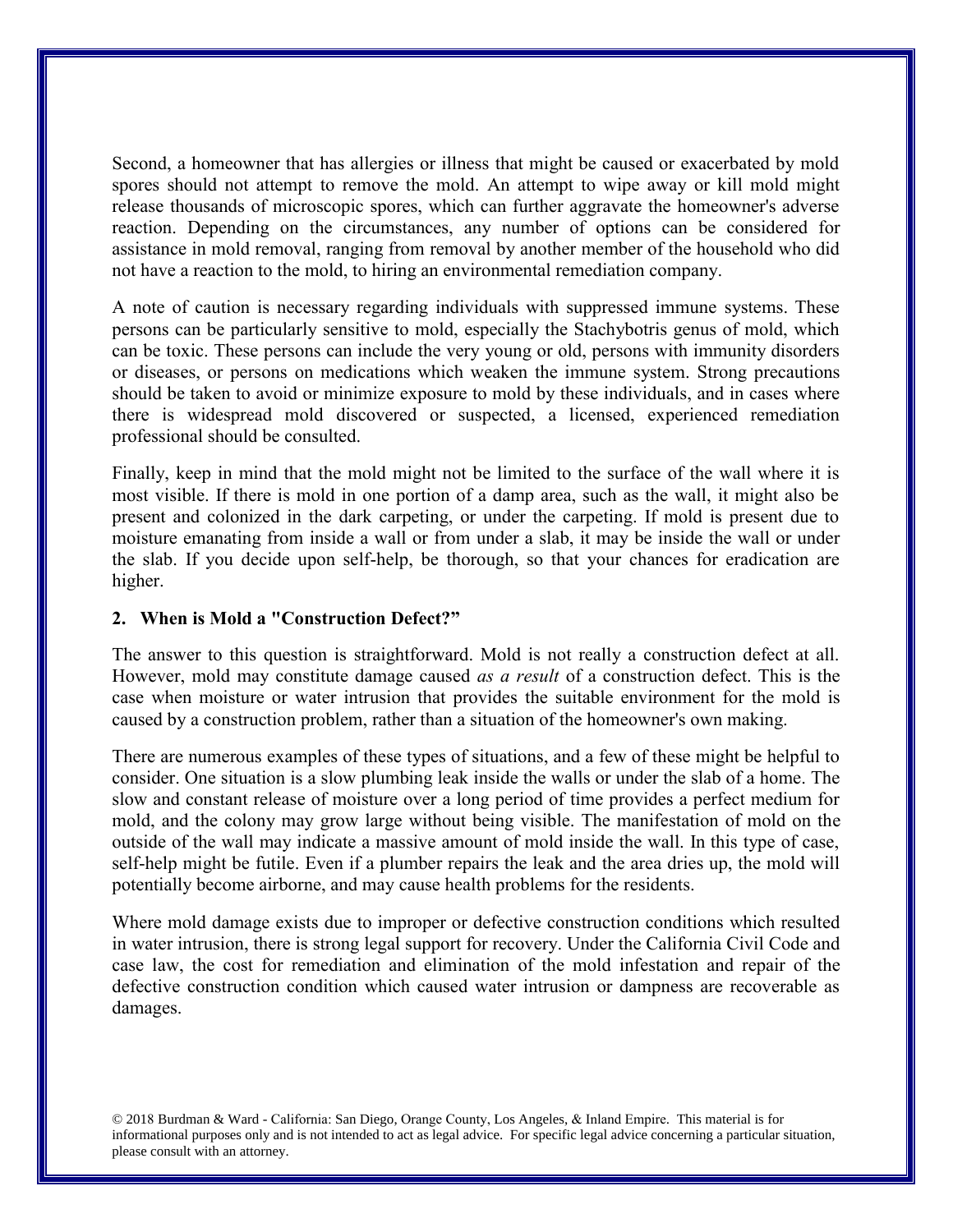Where caused by a construction defect, claims for repair or remediation of mold damage are limited by the same legal concepts and statutes of limitation, which govern construction defect litigation. Claims must be brought within ten years of the date of substantial completion of the structure. Other statutes of limitation require filing a claim within three or four years of discovery of the defect and others even less time. Whether occurrence of mold triggers knowledge of the defect for purposes of the statutes of limitation is a question of fact. A significant amount of mold in any residence reasonably notifies almost anyone of a serious problem that requires immediate attention. Failure to investigate and pursue some course of action to address the problem may seriously impede the ability to recover damages. The action taken should be reasonable.

For a homeowner, under the facts of that particular circumstance, reasonable action might be cleaning up the mold areas with water and bleach and hiring a plumber to fix a leak. For a homeowners' association, it might entail a review of the Declaration of CC&Rs to determine whether a mold complaint implicates the common area, or is otherwise the duty of the Association to repair.

#### **3. When is Mold a Health Hazard and a Potential Personal Injury Claim?**

When mold contamination exists and any number of individuals claim to have had illness due to the presence of mold, there is a possibility of a health hazard. A personal injury claim may exist where mold contamination is caused by a defective product or negligence, reckless, and/or willful behavior and it is shown that the illness is a result of the mold contamination.

Personal injury claims of this nature are not proven easily, because the body of scientific research establishing causation of illness by mold is relatively recent. Environmental and medical testing are probably both necessary to establish the existence of toxic molds in the home and a mold-related illness in the claimant. Investigation and testing may be time-consuming and costly. However, the cost and difficulty in proving these cases should not deter valid claims. A causal connection between the occurrence of the mold and the onset of illness, combined with a demonstrated sensitivity to mold, is fairly persuasive evidence of causation.

For example, a family moves into a home that has had documented mold problems, perhaps unsuccessfully remediated. The family consists of two parents and two children, the youngest of which has had some ongoing health problems, but is stable at time of the move. Suddenly, upon moving into the home, the youngest child becomes severely ill, with respiratory distress, allergic reactions, which lead to infections and hospitalization. Investigation of the home reveals a large amount of mold inside the walls of the child's room, and an analysis of the mold species reveals that it includes Stachybotris. This example would comprise a good factual basis for a personal injury claim on behalf of the child, and perhaps an emotional distress claim on behalf of the parents.

Just as in a construction defect action, various statutes of limitations and legal requirements must be complied with to properly file such a claim. California Code of Civil Procedure provides for two years from the time of injury to file a claim for personal injury. Reasonable ignorance of the cause of the illness or injury will stop the statute from running until the claimant discovers or should have discovered the cause of injury. Although a claim for damages due to personal injury caused by defective construction does not have to be filed within ten years of substantial

© 2018 Burdman & Ward - San Diego, Orange County, Los Angeles, & Inland Empire. This material is for informational purposes only and is not intended to act as legal advice. For specific legal advice concerning a particular situation, please consult with an attorney.